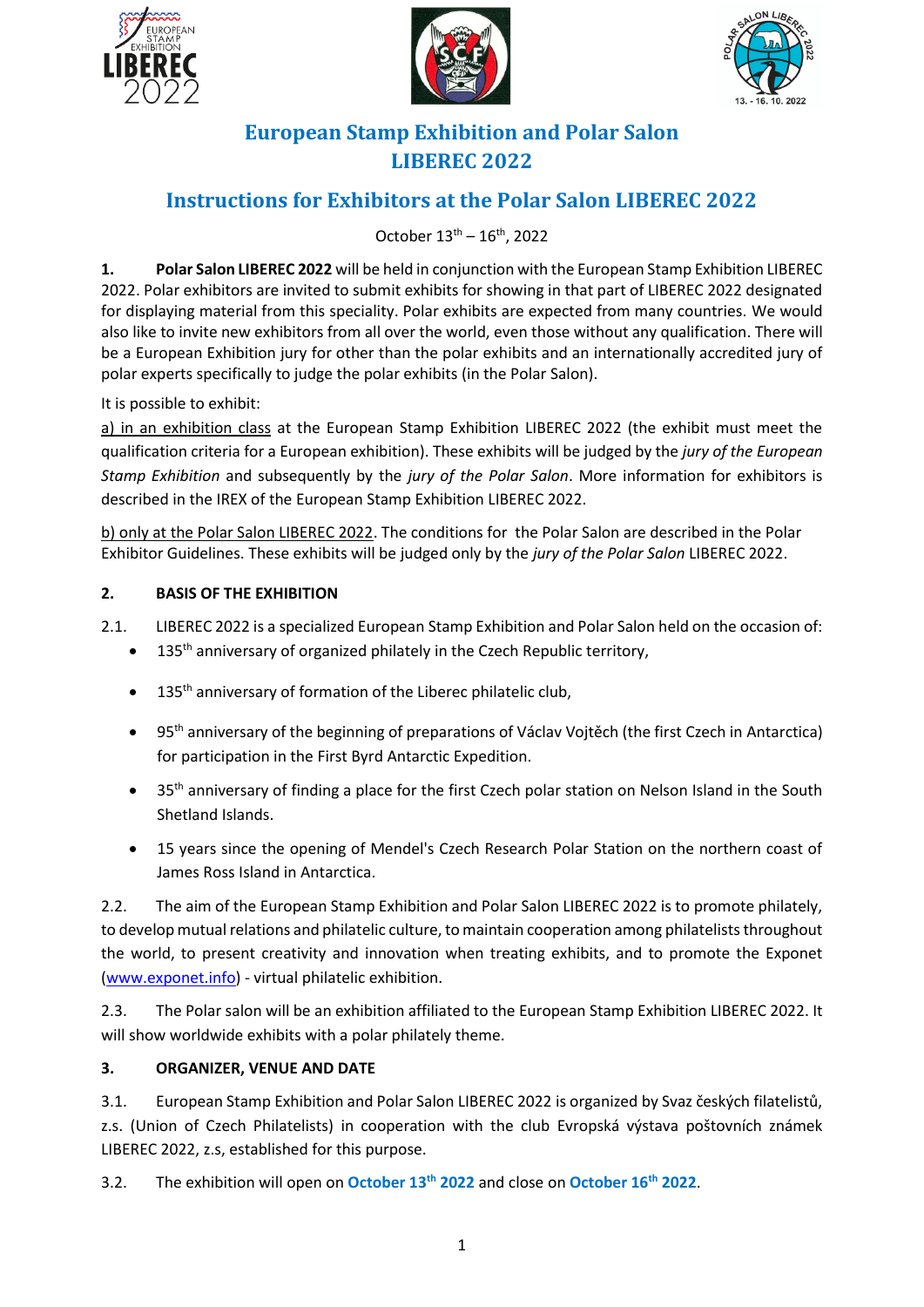





3.3. The exhibition will be held at the Wellness hotel Babylon \*\*\*\*, Nitranská 1, 460 07, Liberec, Czech Republic.

# **4. CONDITIONS FOR PARTICIPATION**

4.1. Participation in the Polar Salon is open to exhibitors from all over the world.

4.2. The entrant must be the owner of the exhibit displayed which will be listed under the exhibitor's name, or a pseudonym, in the Official Exhibition Catalogue. The exhibit must have been the property of the entrant for at least two years and, if purchased as a collection, extensively revised in order to qualify for the exhibition.

# **5. CONDITIONS OF ENTRY**

5.1 Entry forms must be accompanied by the exhibit's title page and preferably also a synopsis of not more than two sheets of paper. Each entered exhibit must be submitted for acceptance with a separate application, title page and synopsis.

5.2. The application form for Polar Salon participation must be completed in English with a notation at the top that it is for entry in the Polar Salon.

5.3. A separate entry form is required for each exhibit.

5.4. Completed entry forms must be received no later than **January 31st 2022**. Exhibitors must submit the entry forms by electronic means (PDF) to the **Polar Commissioner** [\(jiri.kraus@liberec2022.cz\)](mailto:jiri.kraus@liberec2022.cz). The Organising Committee does not accept entry forms sent in paper form.

5.5. The Organizing Committee reserves the right to reject any Polar Salon entry applications for reasons that it feels do not uphold the standards of international philately or are not appropriate for a Polar Salon. This includes exhibits with material that is entered as polar, but whose topic or items are not recognized as fitting polar philatelic guidelines. Such exhibits, however, may be acceptable for entering elsewhere in LIBEREC 2022 (if they meet the qualification for European Stamp Exhibition).

5.6. Data provided will be used by the European Stamp Exhibition and Polar Salon LIBEREC 2022 for the purpose of organising and judging the exhibition and may be stored and transmitted electronically, as well as in paper form. Submitting an application signifies the exhibitor's assent to this. No data will be passed to any third party for any purpose other than retention for exhibition records, and may be used to provide the exhibitor with information about future exhibitions.

# **6. NOTIFICATION OF ACCEPTANCE**

6.1. Notification of application acceptance or non-acceptance by the Organising Committee, together with the number of frames allocated to each accepted exhibit, will be sent to the exhibitors when frame allocations have been made. It is anticipated that such notification will be made by **April 30th 2022** at the latest.

6.2. The decision of the Organising Committee is final.

# **7. CONDITIONS OF ACCEPTANCE**

7.1. The Organising Committee will send the list of accepted exhibits to individual exhibitors. Each exhibitor pays the entry fee by **May 31st 2022**.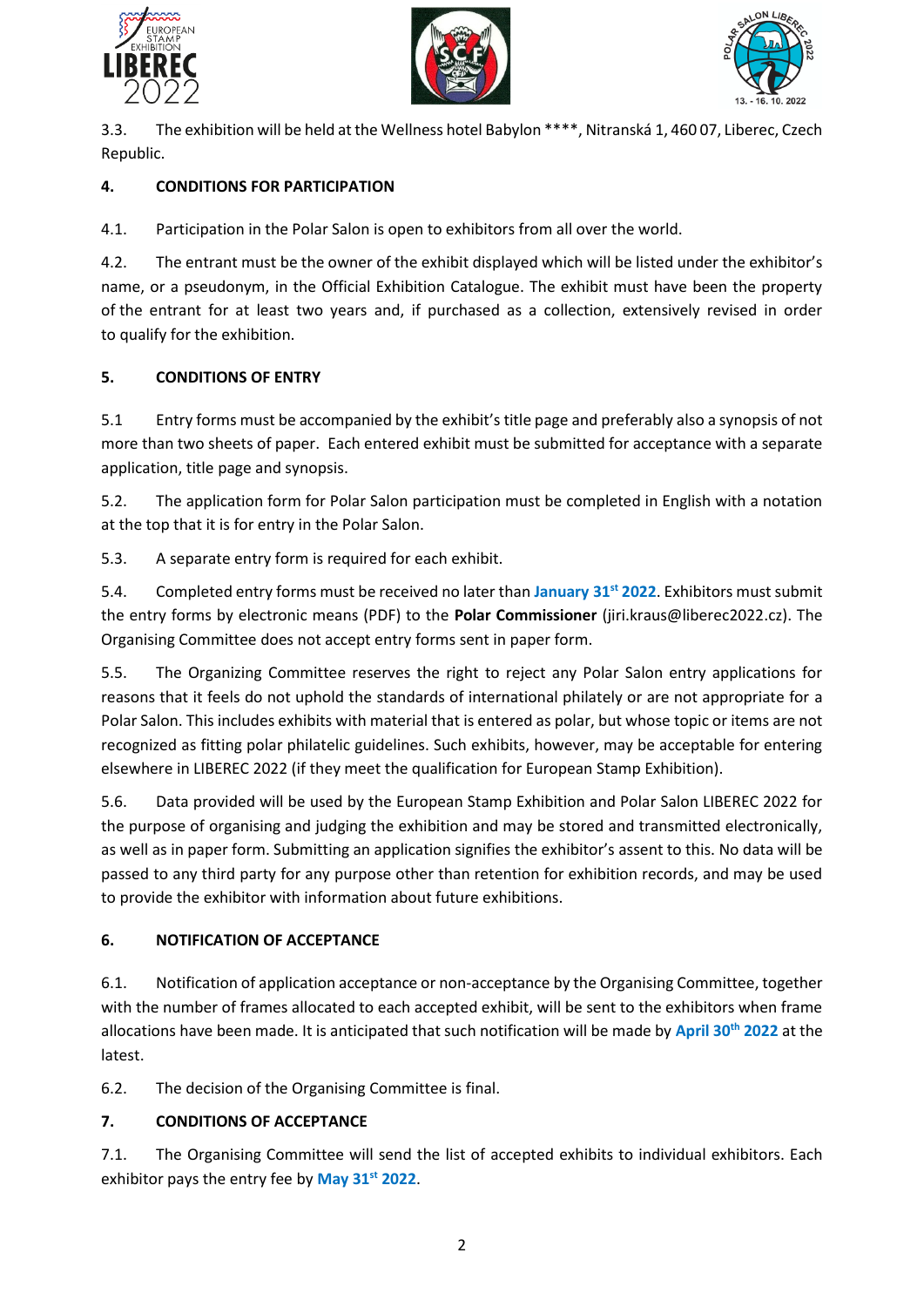





7.2. The entrant may revise the introductory title page after sending Notice of Confirmation of Acceptance but the concept of the exhibit cannot be changed. A revised introductory title page and synopsis may be passed no later than **August 1st 2022**.

## **8. ENTRY FEES**

8.1. Court of Honour and officially invited exhibits will be free of charge.

8.2. The entry fee for one-frame exhibits at the Polar salon will be  $E$ 55 per frame.

8.3. The entry fee for two-frame exhibits at the Polar salon will be €50 per frame. The entry fee for three-frame exhibits at the Polar salon will be €45 per frame.

8.4. The entry fee for multiple frame exhibits at the Polar salon will be  $\epsilon$ 40 per frame.

8.5. The entry fee in Polar Literature will be €55 per entry.

8.6. Entry fees are not refundable.

### **9. CLASSIFICATION OF EXHIBITS**

9.1. Every entry accepted will be listed in the Official Exhibition Catalogue under its given title as stated in the Confirmation of Notice of Acceptance.

### **10. SIZES OF FRAMES**

10.1. There will be approximately 1200 frames (approximately 200 frames for the Polar Salon).

10.2. The exhibition frames at European Stamp Exhibition and Polar Salon LIBEREC 2022 shall be 97cm x 120cm. Each frame shall have a capacity for 16 A4 sheets (four sheets in four rows 4x4) enclosed in a transparent protective cover no more than 297 mm high and 245 mm wide. Larger sheet formats may be accepted but have to be in multiples of the standard size and approved in advance by the Organizing Committee.

10.3. If the entire exhibit does not fit within the number of frames allocated, the portion beyond the allocated frames will not be exhibited nor judged. The Organising Committee will not be responsible for such materials.

10.4. It is recommended to leave 2 cm space at the bottom of each page.

### **11. EXHIBIT PRESENTATION**

11.1. All exhibits must be mounted on white or light coloured pages and each sheet must be placed in a transparent protective cover. Other than light coloured page must be consulted with the Organizing Committee.

11.2. The sheets must be numbered consecutively, at the back, to aid the correct mounting of the exhibit.

11.3. Expert Certificates may not be shown but the original / copy must be placed at the disposal of the Jury by inserting it in the protector behind the appropriate page.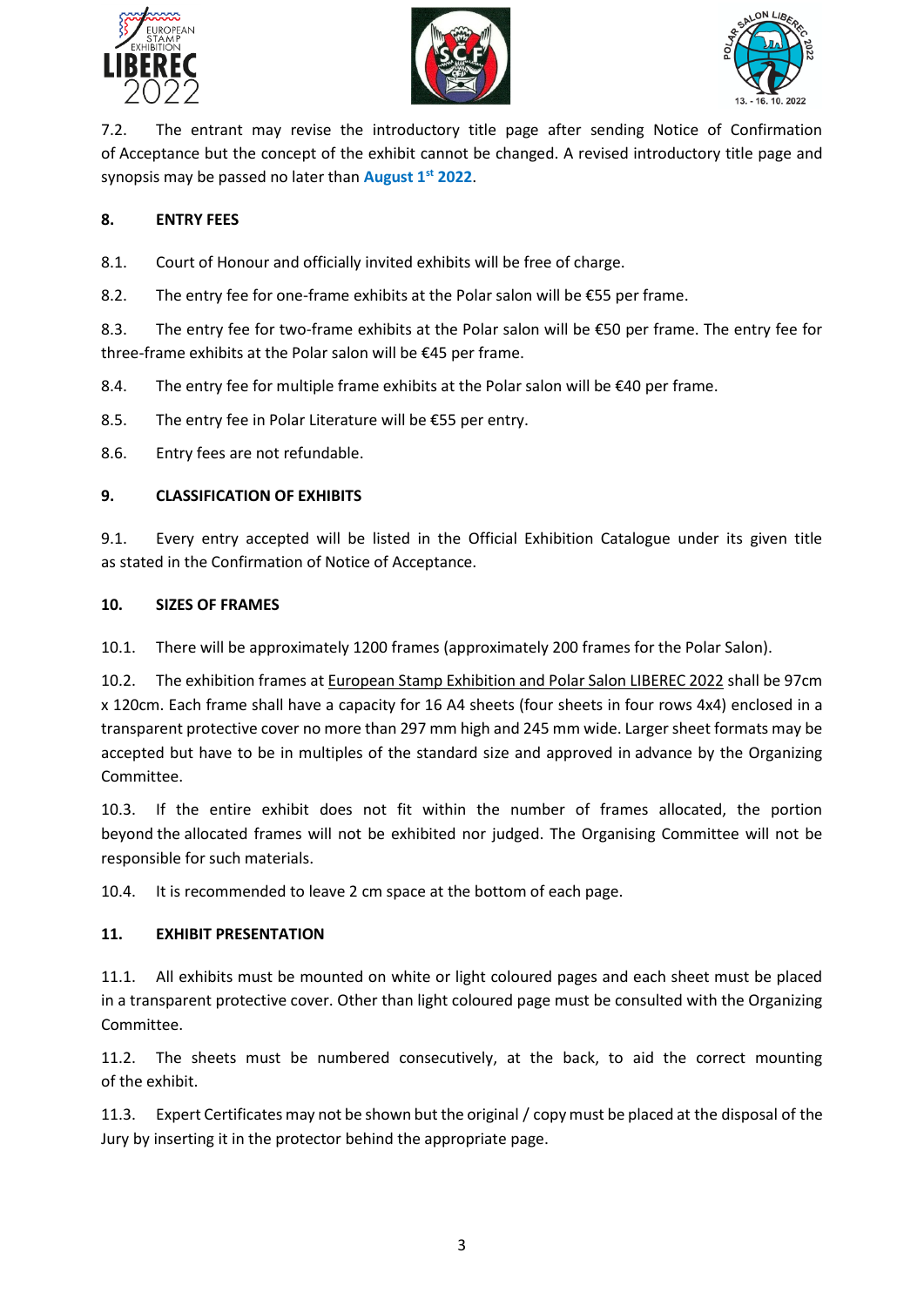





11.4. The front of each page containing an Expert Certificate or Certificates should show the letter "C" next to the item of expertise to denote that an Expert Certificate is available.

### **12. DELIVERY AND RETURN OF EXHIBITS**

12.1. Exhibit envelopes (one envelope per frame) and Exhibit Customs inventory forms together with exhibitor information will be sent to each exhibitor. Exhibitors should include the completed inventory form in the envelope containing the first frame of the exhibit.

12.2. Exhibits can only be accepted if delivered to Liberec at a date and time to be agreed with the Organising Committee. Exhibits will not be returned to exhibitors until after the exhibition has closed.

12.3. In the event an exhibit is delivered late or fails to be delivered, or in the event the page size does not comply with the provisions of Article 10.2, the exhibit will not be judged and the participation fee shall not be refunded.

12.4. The Organising Committee is unable to receive exhibits by post, except for Polar Literature.

12.5. Each exhibitor is encouraged to scan his/her exhibit and pass scans to the Organising Committee no later than **August 1st 2022**. Technical specifications for the scans shall be made available along with the Notice of Confirmation of Acceptance.

12.6. The scans will be made available beforehand to the Jury to improve the quality of judging. During the exhibition the Organising Committee may display scans of exhibits in the premises of the exhibition venue using electronic means. Using the scans of the exhibit is not granted for any other use or to any third party without written permission from the exhibitor.

### **13. MOUNTING AND DISMOUNTING OF EXHIBITS**

13.1. Exhibit mounting and dismounting will be performed by or under the supervision of the Organising Committee.

13.2. Facilities will not be available for exhibitors to mount or dismount their exhibits personally.

13.3. Exhibits will be displayed for four days only, but all exhibits must be delivered to the bin room prior to the opening of the Exhibition, at a date and time to be agreed with the Organising Committee.

### **14. POLAR LITERATURE EXHIBITS**

14.1. Exhibitors in Polar Literature must send two copies of each title or volume, which will not be returned. One of the two copies will be placed at the disposal of the Jury and the other copy will be on display in a philatelic reading area throughout the duration of the Exhibition.

14.2. The Organising Committee requires Polar Literature exhibits to be received no later than **July 1 st 2022** in order that preliminary judging may take place.

14.3. The exhibits will be kept by the Union of Czech Philatelists.

Literature sending address: Evropská výstava poštovních známek LIBEREC 2022, z.s Kralicka 79/11 460 07 Liberec 7 Czech Republic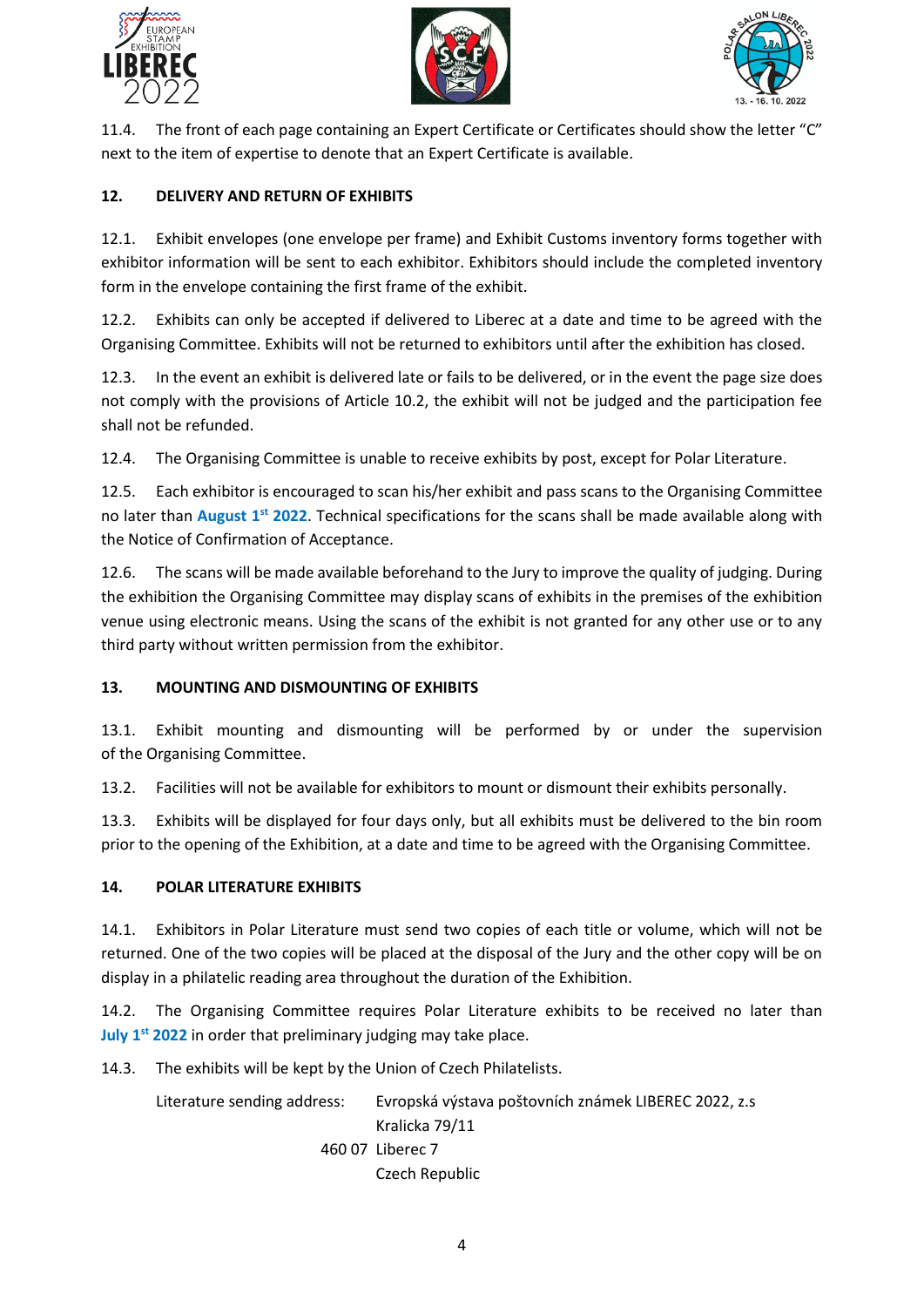





## **15. EXPERT GROUP**

15.1. An expert group will be appointed by the Organising Committee in consultation with the Polar Organisations.

## **16. INSURANCE AND SECURITY**

16.1. Exhibitors are advised that they must secure appropriate insurance for their exhibits. The Organising Committee is not responsible for such insurance and all expenses in securing insurance are the responsibility of the exhibitor. The Organising Committee will not be liable for any loss or damage of any exhibit, in whole or in part, howsoever caused.

16.2. The Organising Committee will take reasonable precautions to ensure the security and safety of all exhibits while in their possession.

## **17. CUSTOMS AND EXCISE**

17.1. The Organising Committee will make all reasonable efforts to devise a simplified procedure in conjunction with Czech Customs for exhibits entering the Czech Republic. Details of the entry procedure and requirements will be notified to all exhibitors.

## **18. JUDGING OF EXHIBITS AND AWARDS**

18.1 Exhibits will be judged and awarded by the appointed and accredited jury at the Polar Salon in accordance with the Polar Exhibitor Guidelines for Polar Salons.

18.2. Polar Salon LIBEREC 2022 Grand Award – Best Polar Exhibit

Polar Salon LIBEREC 2022 Reserve Grand Award

All exhibitors will receive an Exhibition Medal (Large Gold, Gold, Large Vermeil etc.)

18.3. Special prizes will be accepted at the discretion of the Organising Committee, and will be placed at the disposal of the Jury without the imposition of any conditions.

# **19. AMENDMENT OF REGULATIONS**

19.1. The decision of the Organising Committee shall be final on all matters arising in connection with the exhibition except for the decision of Jury about exhibits.

### **20. LIABILITY**

20.1. The Organising Committee, its paid and unpaid volunteers and employees, accept no liability for any loss or injury suffered by the public and exhibitors arising directly or indirectly from any cause whatsoever as a result of entering this competition.

20.2. The FEPA and the FIP, the National Federations, their National Commissioners, the Jury and any other voluntary personnel, accept no liability for any loss or injury suffered by the public and exhibitors arising directly or indirectly as a result of entering this competition.

20.3. The laws of the Czech Republic shall govern interpretation of these regulations and any legal cases arising shall be settled within the jurisdiction of the courts of the Czech Republic.